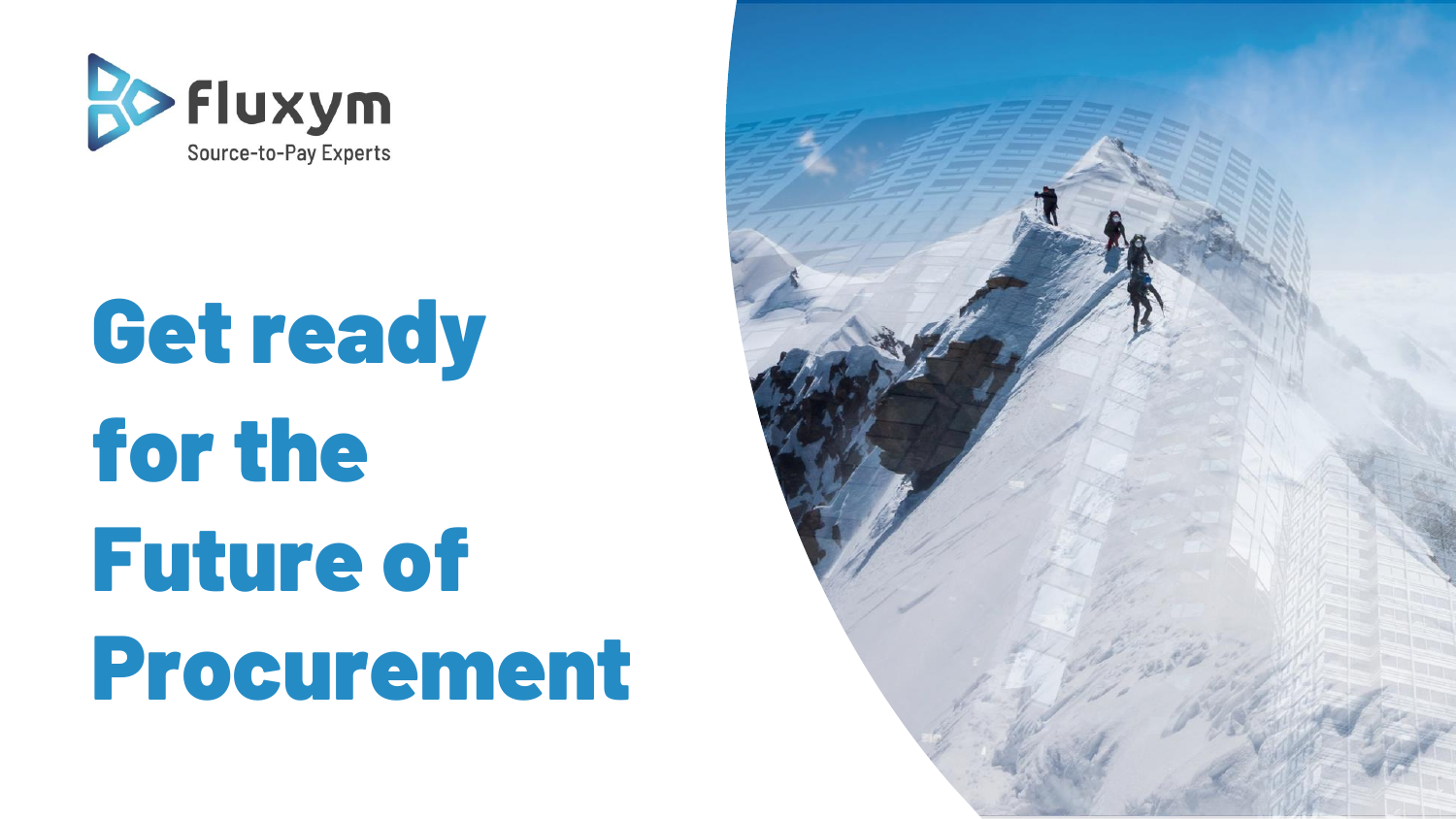#### **Source to Pay Experts**



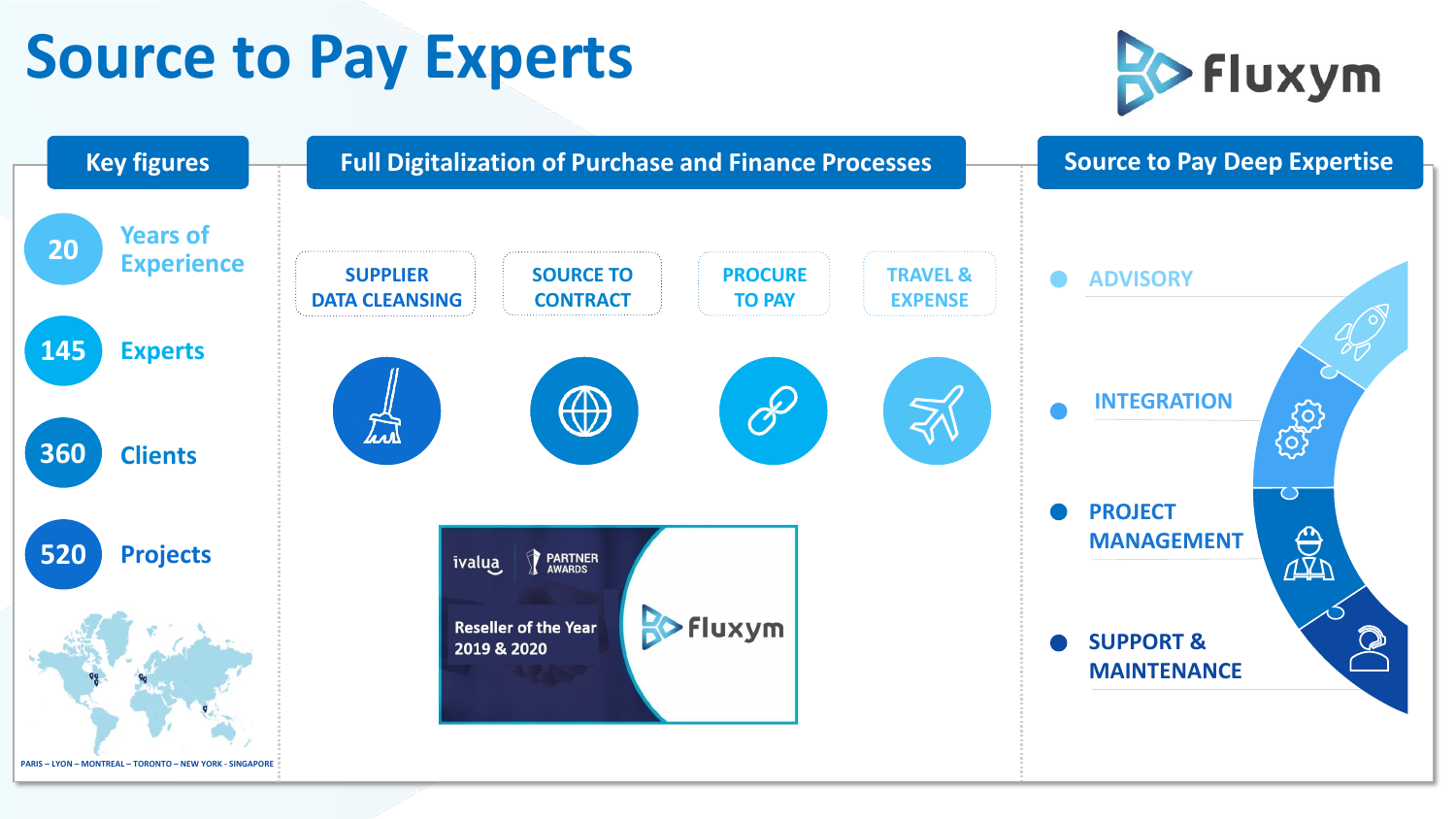### **CPO new priorities**

Procurement has a unique opportunity to help businesses build resilience in a volatile and uncertain world through its connection to the business, supply chain, and broader market.

Which metrics are being used in the

C-suite to assess your value?

#### Third-party budget % reduction **TOP 5 Priorities** $31%$ SG&A % contribution **1** Cost management, accelerated by COVID  $36%$ ROI on functional cost vs. P&L savings Shift from defense to offense (the new "normal") **2**  $39%$ Create value beyond savings COGS % contribution **3**  $\Rightarrow$  47% Drive operational efficiencies **4** EBITDA % contribution  $\triangleright$   $\triangleright$  78% Leverage data & analytics to anticipate **5**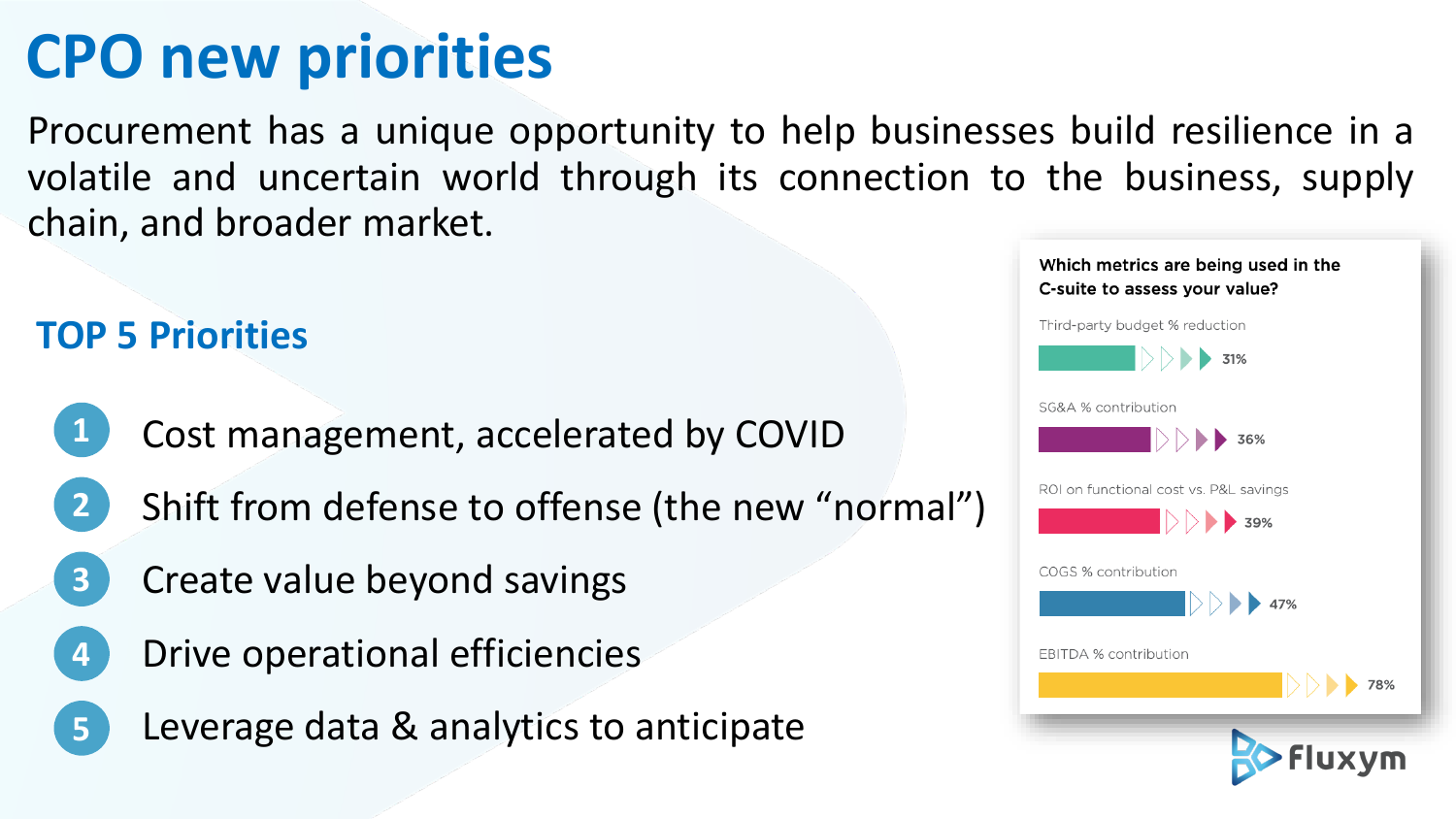### **Stakes are raised, and complexity grows**

- Action planning effort needs to be dedicated to **cash flow management**
- **Agility** is the key, as the situation is volatile (and different between industries)
- **Cost reduction** is back on top of the list of priorities for the next 12 months
- **Talent strategy** has never been more important for procurement
- Focus on "fighting fires" has highlighted **process inefficiencies and data criticality**
- Most strategies are now **tactical**: alternative sources, inventory levels, prevent SC disruption..
- Most supply chain failures are due to no risk mitigation strategy for **Tier 2 and 3 suppliers**
- **Technology** brings a competitive advantage in a volatile situation

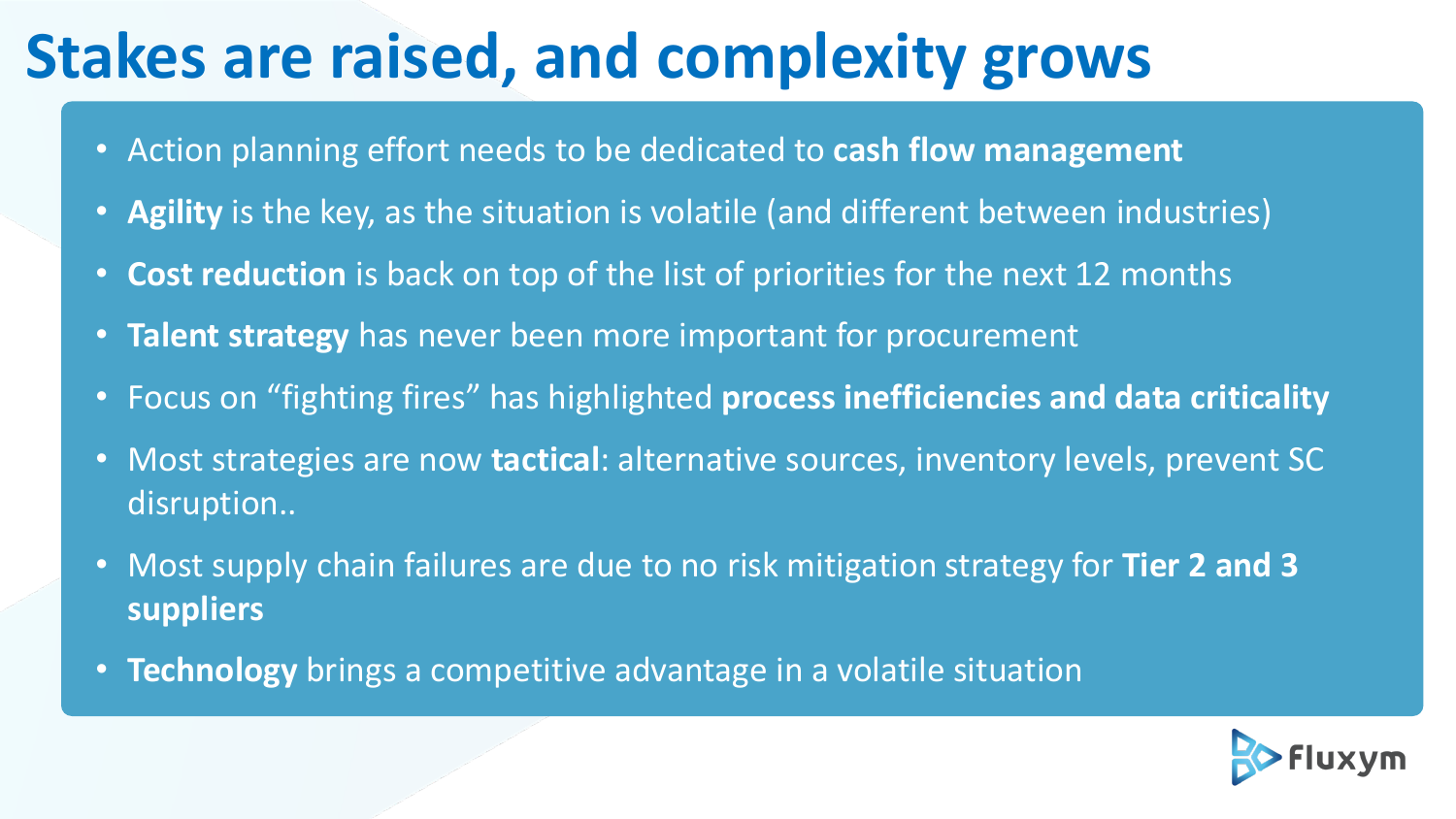#### **How to add value to the business?**

#### **Maximize the benefits of technology**

Systems need to be supported by people and process to bring full efficiency

#### **Invest in your talents**

Consider long term capabilities and develop the strategic skills of the procurement team

**Change the nature and goals of supplier relationships** Review supplier collaboration methods, and be open to collaborative innovation

> **Improve visibility on supply chain risk** Through the deployment of an advanced TPRM process and leverage of 3rd party data + technology

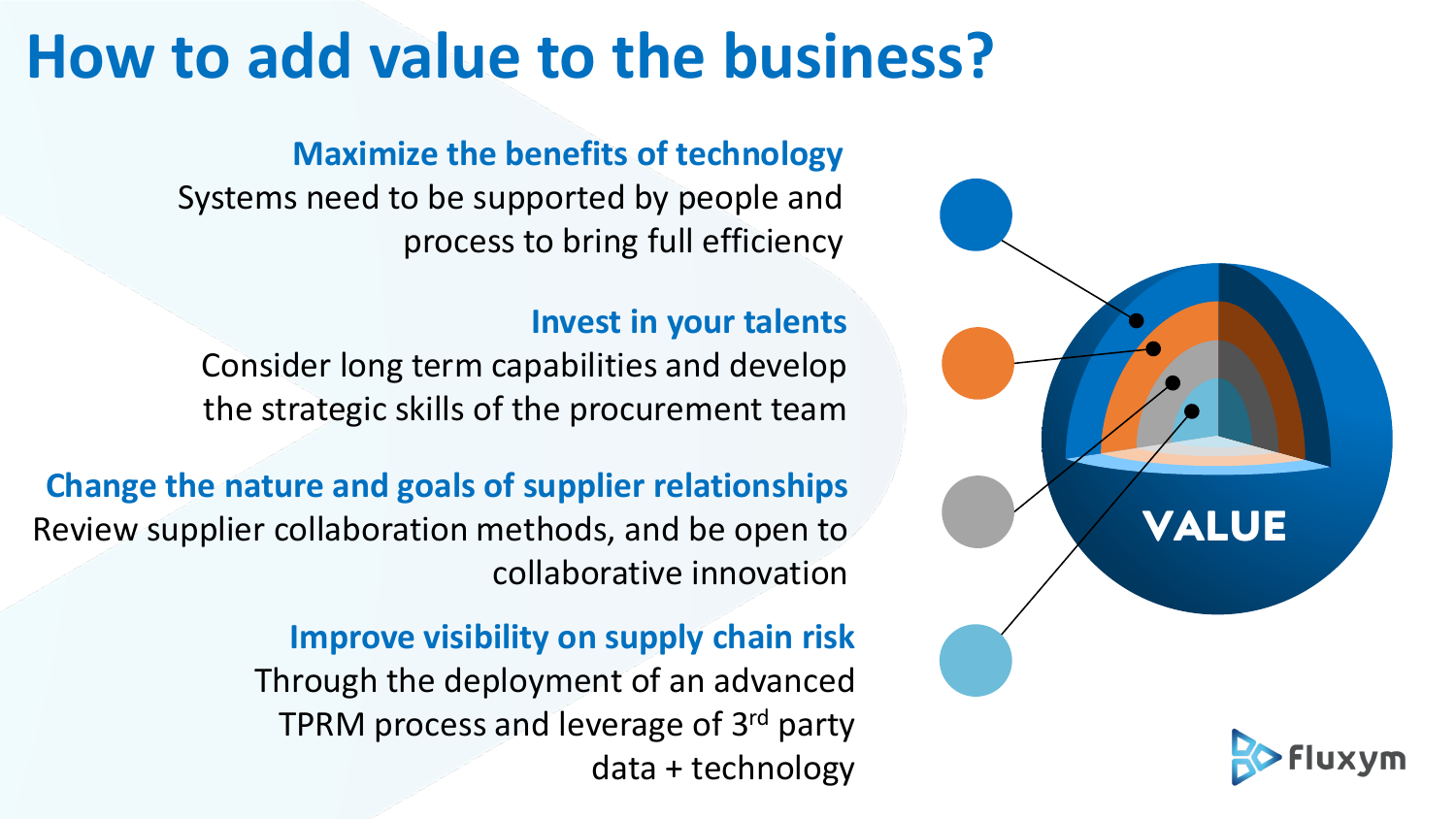### **Key takeaways**

- Developing smarter ways to illuminate and act on risk intelligence regarding suppliers (at all tier levels)
- Rethinking sourcing strategies based on risk and building more robust mitigation plans
- Increasing risk-sharing and/or performance-based contracting
- Enhancing value delivery from strategic partners through collaboration and supplier development programs
- Building a flexible and connected digital infrastructure supported by clean and accurate data
- Establishing scenario modelling capabilities to enhance planning and resiliency

**Technology is the new procurement strategy**

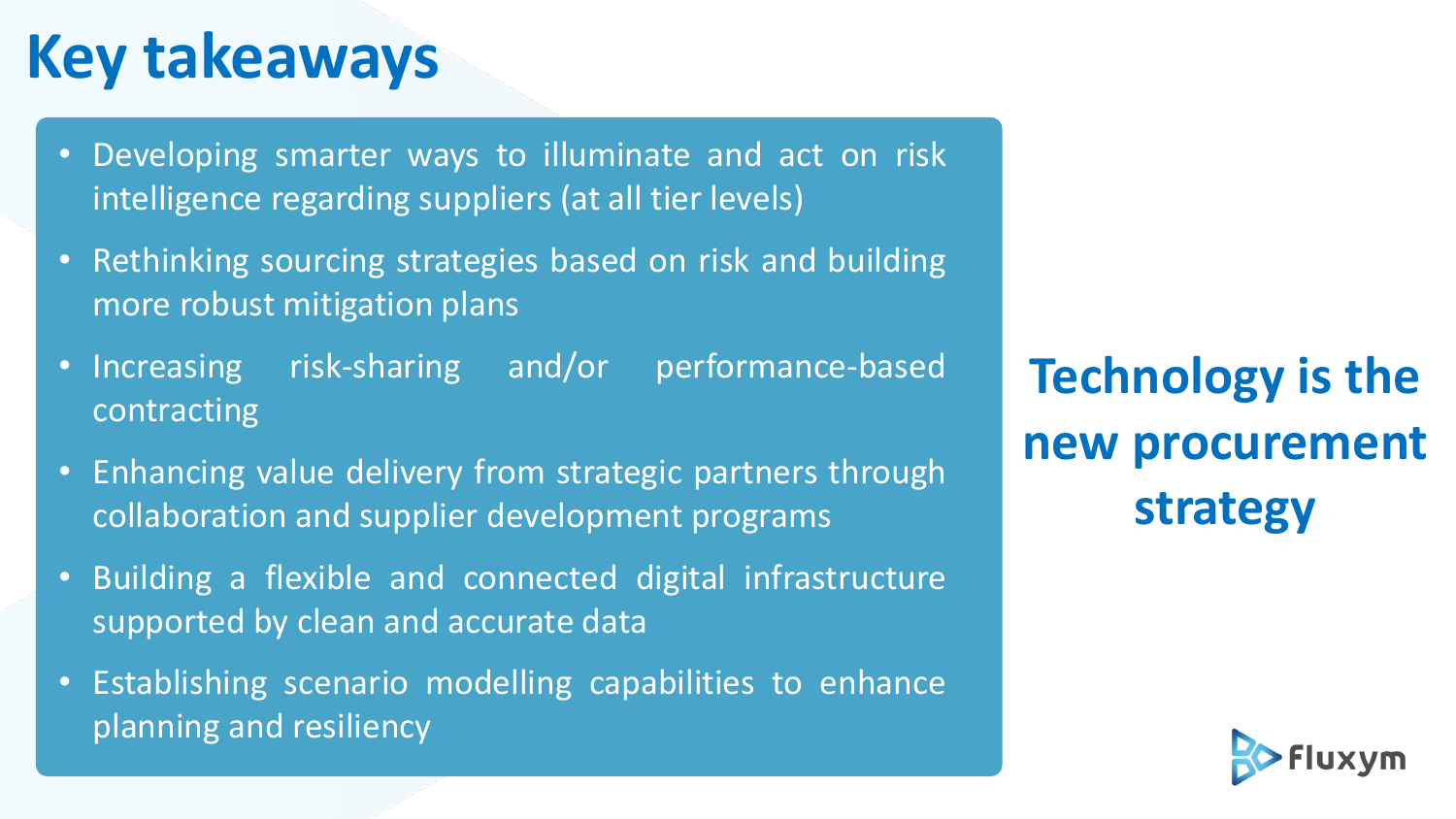### **4 good reasons to choose Fluxym**



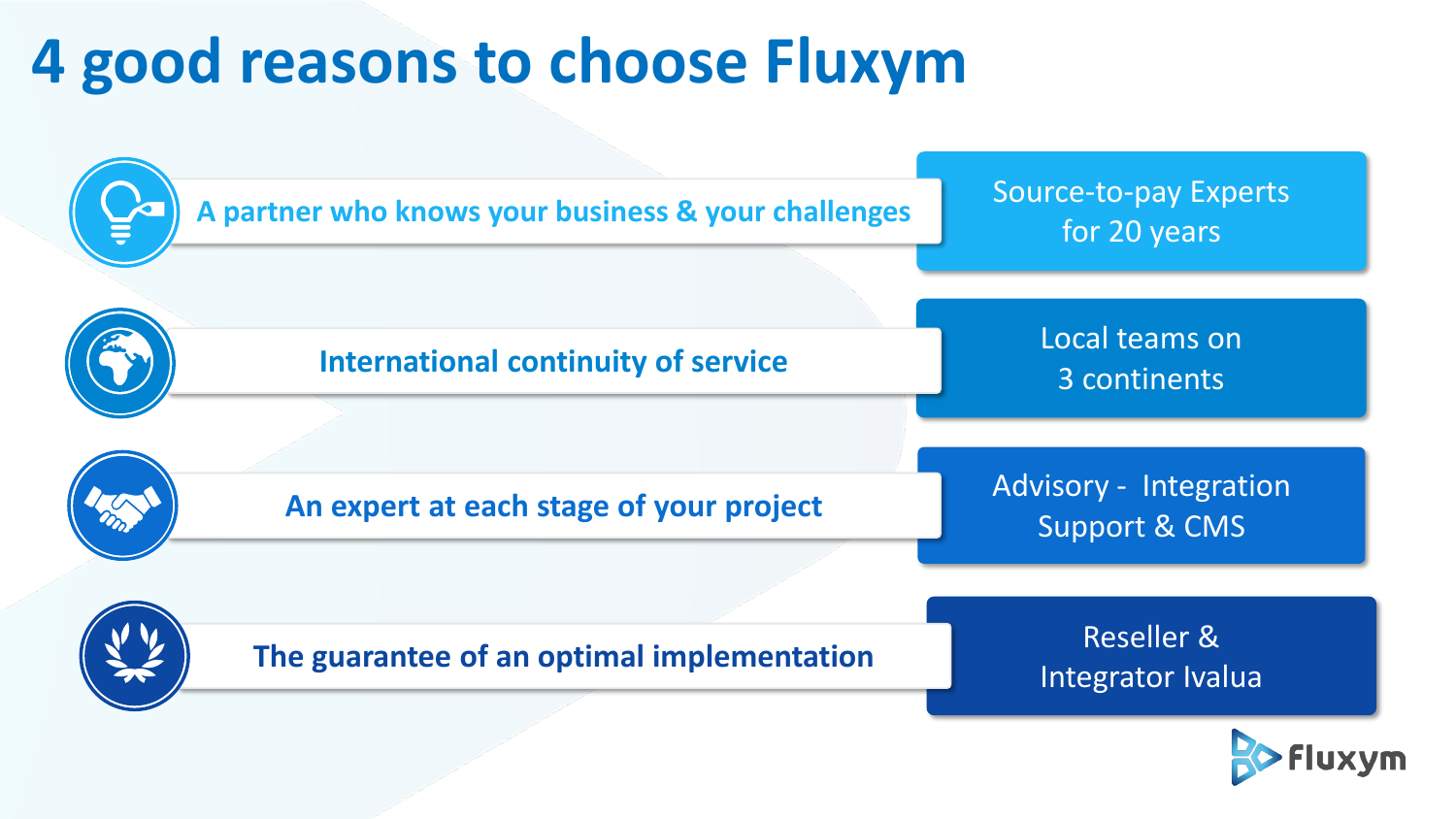## **Acknowledged expertise on Ivalua**



#### **TOP 3 Ivalua Reseller and Implementation Partner**



#### **55 certified consultants globally**



#### **Ivalua Center of Excellence (KC, Pre-built configuration and interfaces…)**

**Complete set of skills: PM, BA, SME, Architects, Integration experts**

The majority of its deals are implemented with one of its many partners. **Fluxym** is one of the **top-three integration partners** »

«

**Gartner** 

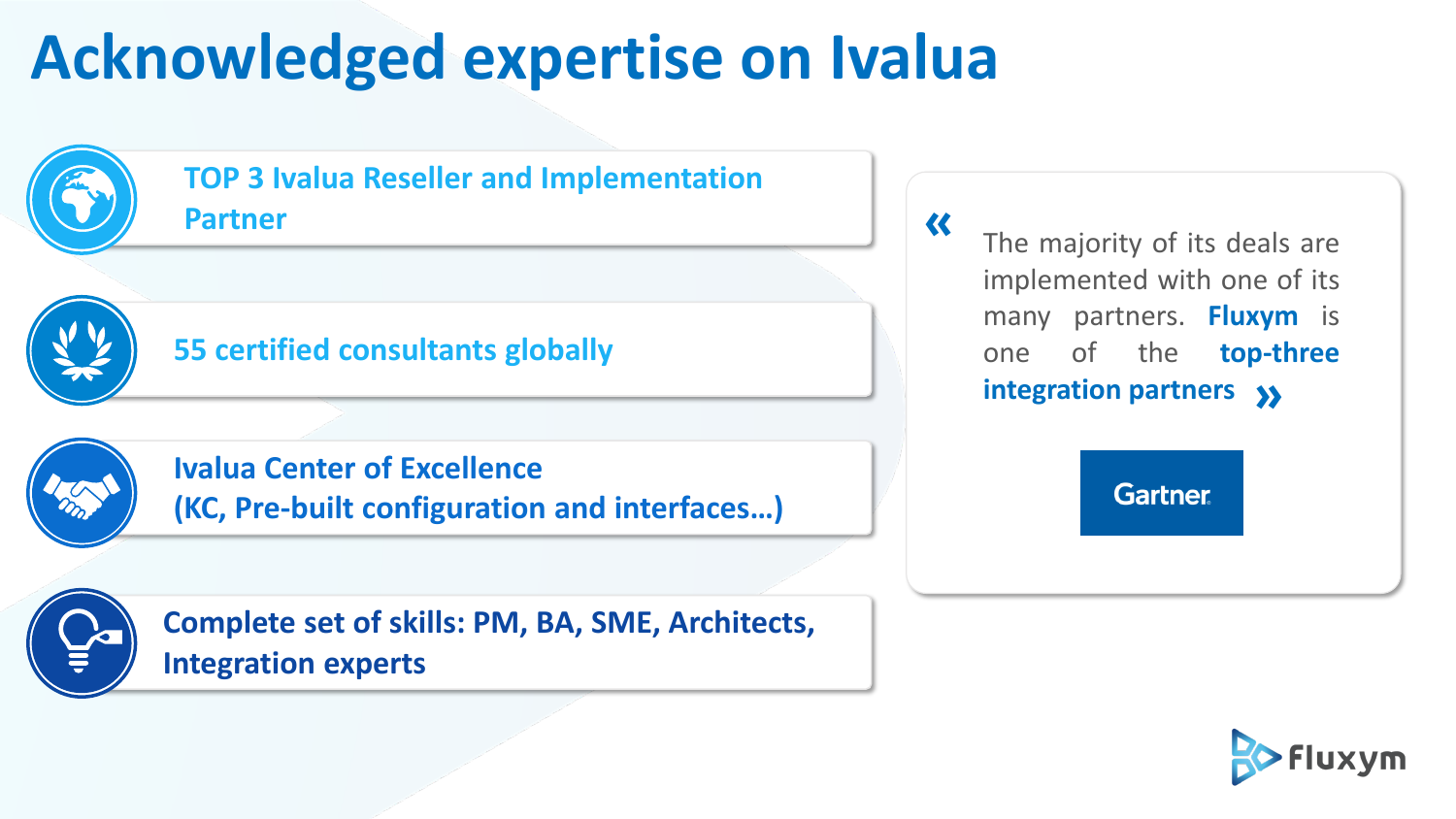### **100+ successful Ivalua projects since 2016**